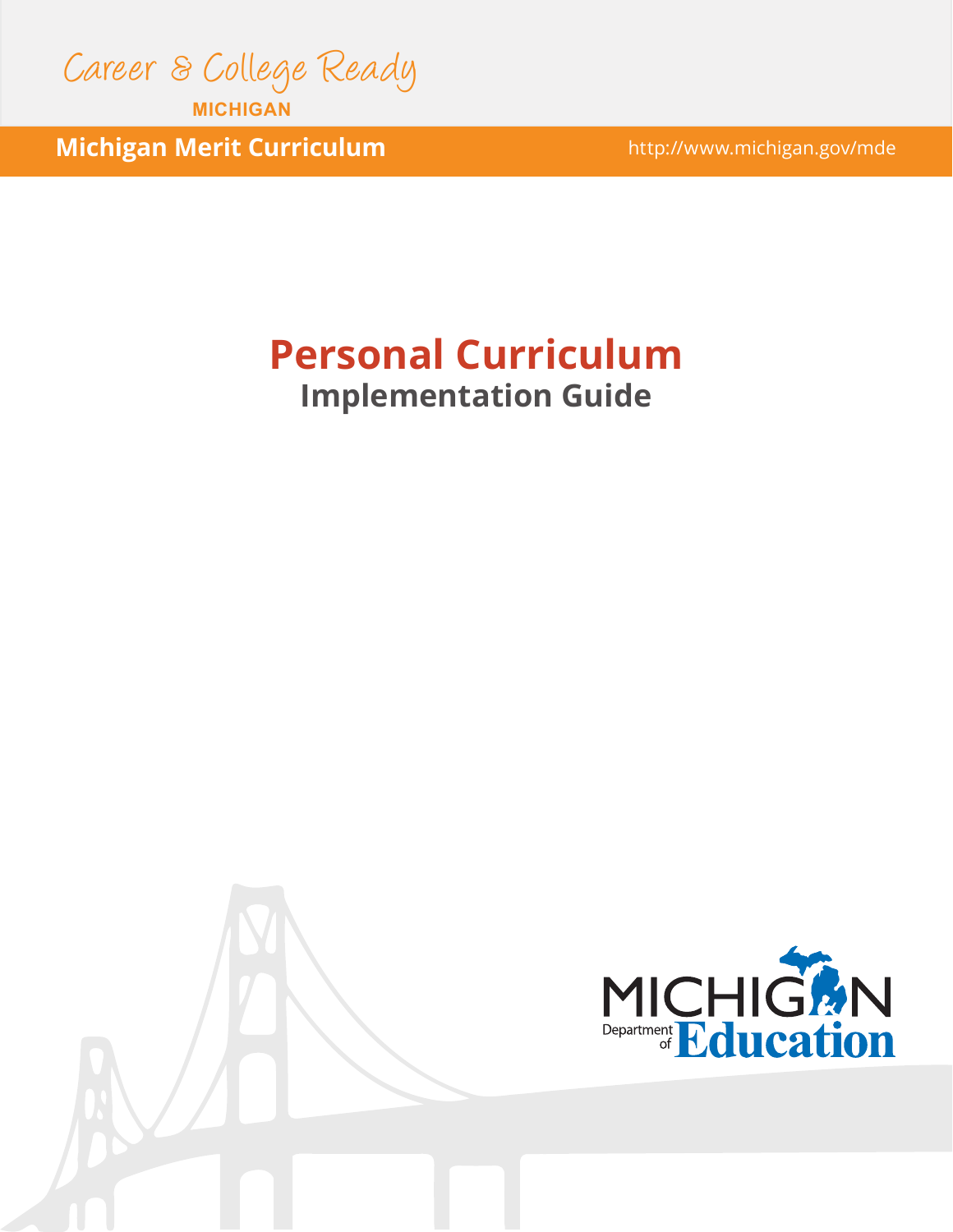## **Introduction**

The personal curriculum (PC) is a tool for modifying the MMC in order to individualize the rigor and relevance of the state graduation requirements. All students are eligible for a Personal Curriculum with different populations of students falling under different rules for modifications allowed. The latest data indicate that the use of the PC has risen steadily since the inception of the MMC in 2006, and during the 2019-2020 school year 10,311 students used a PC to modify the MMC to suit their post-school needs.



Tools and resources are in place and continuously being developed to ensure students have access to the PC and that schools are appropriately utilizing the flexibility that this provides to students.

Data related to Personal Curriculum is collected in the Michigan Student Data System (MSDS). The Personal Curriculum Component is part of the three general collections. Counselors, administrators, and data specialist should work together to ensure that the data entered into MSDS is an accurate reflection of the personal curriculums implemented in your district.

## **Decision Making and Implementation Steps**

- 1. Parent, student, or school personnel requests a Personal Curriculum (PC). Request is reviewed to determine if modifications are consistent with legislation. If modifications are allowable a PC MUST be developed. Districts should process requests on a student-to-student basis using procedures, forms, and policies established by that district.
- 2. Upon receipt of the PC request, the counselor or designee determines the student's eligibility. The designee:
	- Reviews education development plan (EDP).
	- Reviews other student information such as, performance data and supports, and interventions already implemented.
	- Contacts the PC team members for input.

If the student is eligible for a PC, the counselor or designee will schedule a PC committee meeting. The committee must include the student, at least one parent, teacher, high school guidance counselor or designee selected by the principal. A school psychologist would be needed if the student has an IEP. This meeting does not have to be an in-person meeting, all members do however need to provide input to support PC development and implementation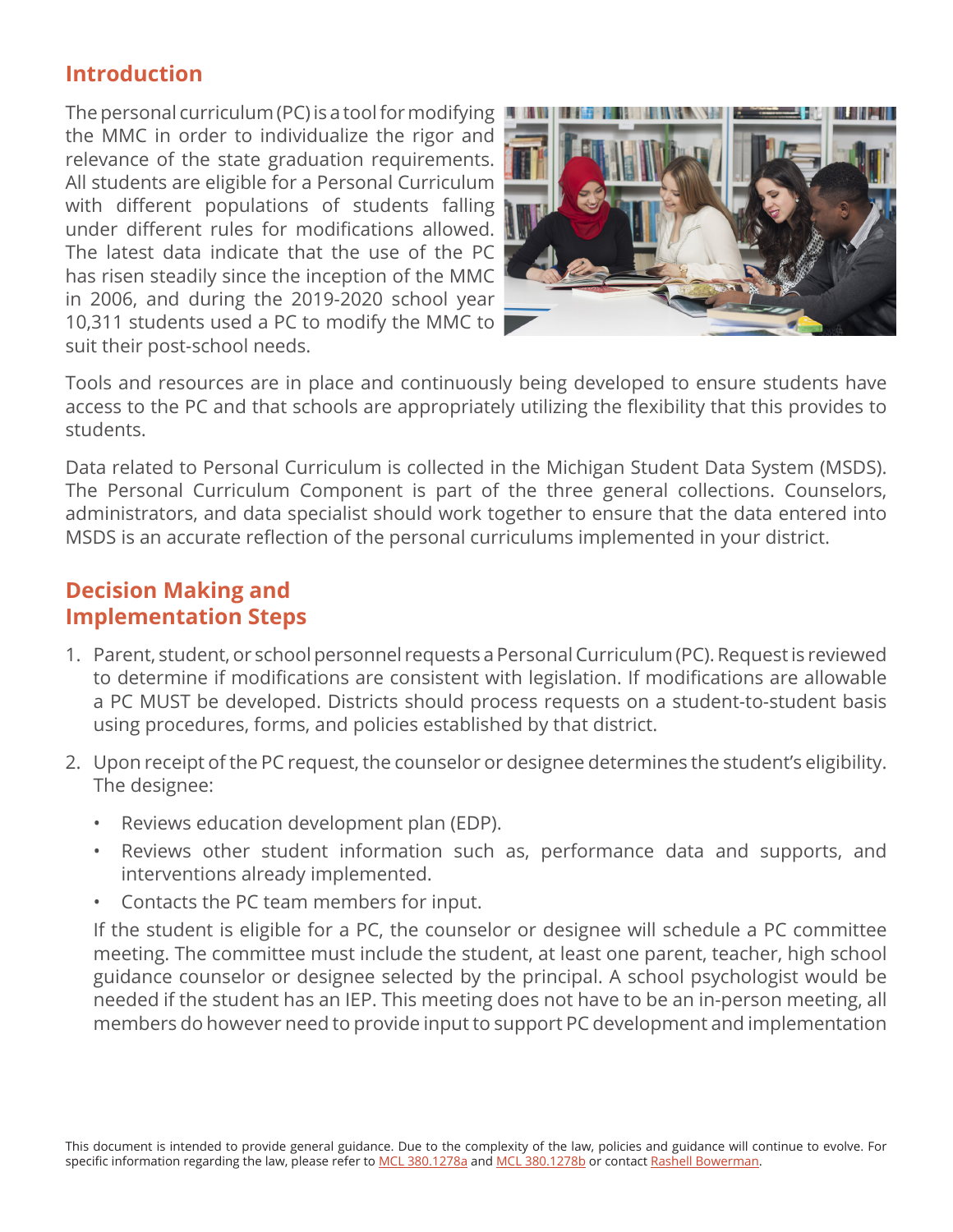- 3. Upon determination of the student's eligibility, the PC team meets to:
	- Analyze student needs and MMC content to determine appropriate modifications.
	- Address the following for students with IEP's
		- Review student information to verify that a MMC diploma is the correct path for the student, also considering a certificate of completion.
		- Identify the postsecondary goal in the EDP and the transition plan.
		- Assess and document the student's current level of performance.
		- Identify any requirements for achieving career and postsecondary goals including college, vocational certification, and/or workforce training.

This committee is charged with convening to examine the student's request while considering the student's EDP, past and current academic performance, supports and interventions, IEP (if applicable), and any other supporting documents deemed necessary by the committee. The committee develops a proposed PC based on the needs of the student, using his or her EDP, which must incorporate as much of the MMC content expectations as is practicable for the student. The PC does not have to include all modifications requested; this is a decision made by consensus of the team.

- 4. PC team writes Personal Curriculum and gets sign-off from superintendent or chief executive, parent, and student. PC is not implemented without this approval.
- 5. Personal Curriculum is implemented. Student's courses and coursework would reflect changes and modifications.
- 6. The board of local school district or public-school academy awards a diploma to students completing all graduation/PC requirements.

# **Suggested Roles and Responsibilities**

## **Local School Board**

- Approve local policy for personal curriculum process.
- Align course curricula with content expectations.
- Approve local credit and proficiency levels associated with each course.
- Approve local assessments to measure mastery and proficiency levels.
- Commit to preparing all students for success beyond high school.

## **School District**

- Establish the protocol for participation on the PC Committee.
- Develop a PC agreement, including forms and procedures, that include:
	- Alignment with EDP (and IEP, if applicable).
	- As many of the content standards that are practicable for the student.
- Superintendent must agree to the personal curriculum developed.
- Collect data on personal curricula and report into the MSDS. Designate responsible staff for reporting duties
- Determine that personal curriculum meets district policy in awarding diploma.